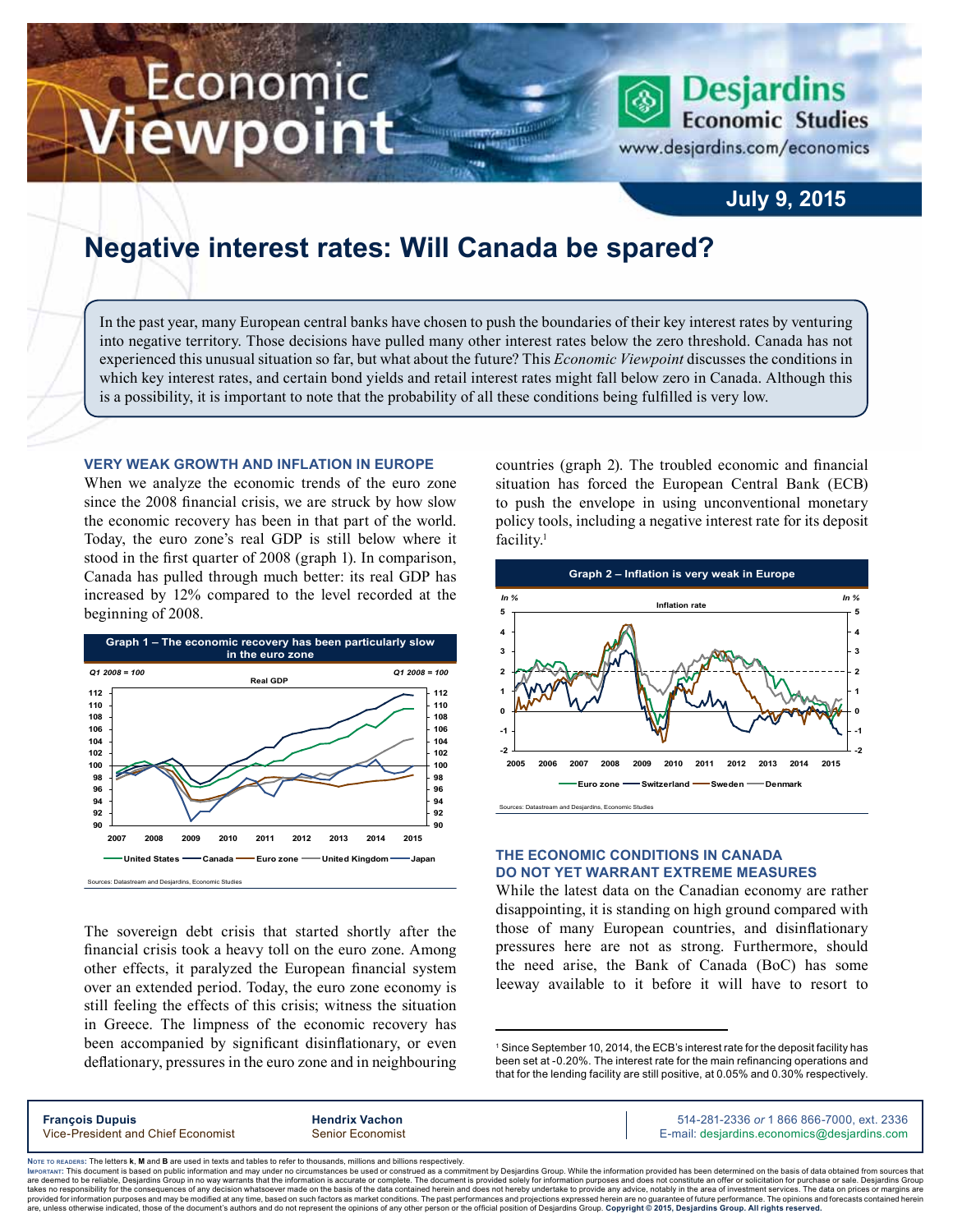

*Economic Viewpoint* July 9, 2015 www.desjardins.com/economics

unconventional monetary policy tools. Thanks to the more sustained economic recovery that Canada enjoyed after the 2008 financial crisis, the BoC was able to raise its key interest rates slightly, which most of the other central banks in advanced countries could not do (graph 3). The ECB did raise its rates, but quickly reversed course afterwards.



Last fall's oil price collapse and the negative repercussions expected to ensue prompted the BoC to lower its main key interest rate in January, from 1.00% to 0.75%. Another cut of 25 basis points may be ordered in the near future, given that the probability of Canada recording a second straight contraction in its real GDP has increased. However, more pessimistic scenarios would have to take shape to warrant more substantial monetary easing measures.

In its review of the financial system, the BoC identifies the main risks threatening the stability of Canada's financial system and its economy.<sup>2</sup> A sharp correction in home prices, an abrupt increase in long-term interest rates, a major crisis in the emerging countries and a resurgence of financial tensions from the euro zone are all scenarios that might require a significant intervention by the central bank. That said, however, resorting to negative key interest rates would not necessarily be the answer.

#### **We must consider the effectiveness of the various monetary policy tools**

Choosing one monetary policy tool over another depends essentially on how effectively it will fulfill the desired objective. In a situation where households already have high debt loads, as is the case in Canada, lowering key interest rates into negative territory to stimulate the economy would probably not be the best option. First, doing so could create more instability in the medium and long terms. Furthermore, households might simply fail to react to the more favourable borrowing conditions if they felt they already had enough debt on their shoulders, or if new macroprudential measures were decreed to contain the risk of over-indebtedness. In either case, the monetary policy measure would not be very effective in stimulating the economy, at least not through the credit channel.

However, the same measure, applied in the euro zone, promises better results. Households there have lower debt loads, since credit growth plunged in 2008 (graph 4). The ECB had everything to gain by attempting to boost credit, and it appears to be succeeding, judging by the improvements seen in the past few quarters. By applying a negative interest rate to its deposit facility, the ECB penalizes financial institutions that prefer to hold onto large reserves of funds, rather than grant more loans. At the same time, the ECB is purchasing vast quantities of securities, which helps weaken some market rates and stimulate the economy.



#### **Avoiding a loss of competitiveness due to the exchange rate**

Boosting economic growth and inflation through the credit channel is not the only reason for lowering interest rates into negative territory. The Swiss National Bank (SNB) and the National Bank of Denmark (Danmarks Nationalbank) took that step to limit the appreciation of their respective currencies, since the euro's decline was threatening to affect their competitiveness within Europe. The exchange rate also has an impact on inflation. A strong currency generates disinflationary pressures by reducing prices of imports.

Denmark is a special case, because it maintains a fixed exchange rate against the euro.<sup>3</sup> This protects it from competitiveness shocks linked to the exchange rate, but

<sup>2</sup> Bank of Canada, *Financial System Review*, June 2015, 66 p., [www.bankofcanada.ca/wp-content/uploads/2015/06/fsr-june2015.pdf.](http://www.bankofcanada.ca/wp-content/uploads/2015/06/fsr-june2015.pdf)

<sup>3</sup> The Danmarks Nationalbank aims for an exchange rate of €1 for 7.46038 krone with a fluctuation band of ±2.25%.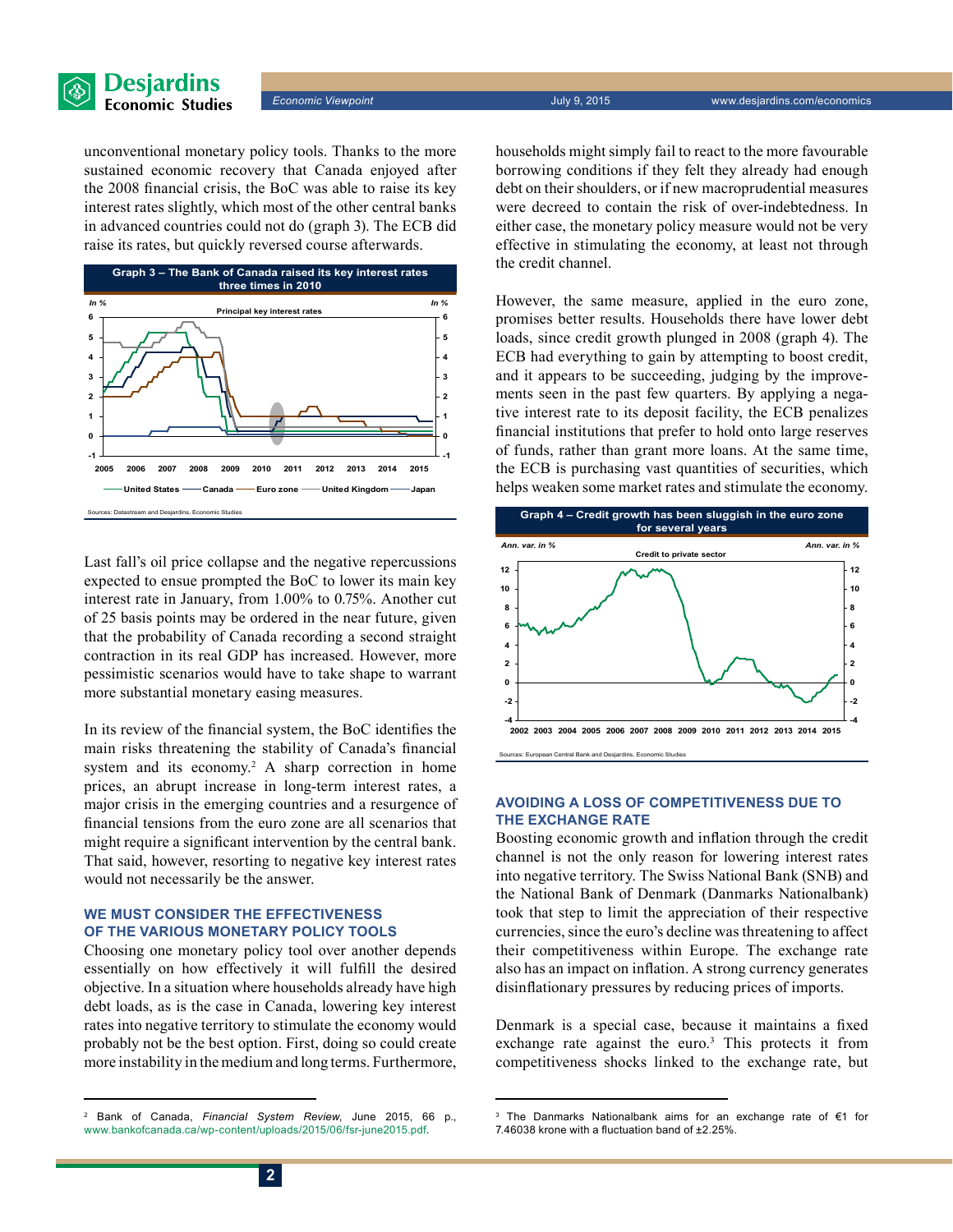Desjardins **Economic Studies** 

it also means that the Danish central bank has to quickly adjust its key interest rates in response to decisions by the ECB and market pressures (graph 5). All things being equal, if interest rates become too attractive in Denmark compared with the euro zone, the krone will tend to appreciate. Therefore, the ECB's interest rate cut forced the Danmarks Nationalbank to follow suit. It did not adopt an asset purchase program, however, which may explain, in part, why the key interest rates had to be lowered a little further in Denmark.



Switzerland does not have as firm a target as Denmark does, but the weak inflation generated by the appreciation of the exchange rate has prompted the SNB to take action (graph 6). Over a period of a few years it defended a floor exchange rate of 1.20 francs/ $\epsilon$  by keeping interest rates low and intervening on the foreign exchange market (selling francs for foreign currencies). However, the latest decisions by the ECB and the strong depreciation of the euro that followed have complicated matters for the Swiss monetary authorities. In January 2015 the floor exchange rate was abandoned, but at the same time the SNB lowered its key



interest rates deeper into negative territory, in order to limit the appreciation of the franc as much as possible. In concrete terms, the target for the 3‑month LIBOR rate was set at -0.75%.

The exchange rate issue could more easily justify negative interest rates in Canada. That said, the Canadian dollar has already depreciated considerably in the past two years. It currently stands at around US\$0.79 and could lose more ground in the short term without the BoC adopting negative interest rates. The outcome would be different in a scenario where the U.S. economy was in trouble and the Federal Reserve (Fed) adopted negative interest rates. Faced with the weakening U.S. dollar that would ensue, the BoC could find itself forced to follow the same path, just as the Danish and Swiss central banks did after the ECB's decisions.

#### **The exchange rate can also be weakened by asset purchases**

Negative key interest rates are not the only way to make a currency depreciate. For a few years now, the Bank of Japan (BoJ) has conducted massive asset purchases, which has been a major factor behind the weakening of the yen (graph 7). The Fed has also been an enthusiastic user of this monetary policy tool, which kept the U.S. dollar in retreat for a few years.



The BoC might therefore prefer to embark on massive asset purchases, rather than adopt negative interest rates, if circumstances required that the exchange rate be reduced. This option appears all the more credible in that it would be surprising to see the Fed lower its interest rates below zero before carrying out another asset purchase program. In fact, Fed officials did examine the possibility of adopting negative interest rates, but they were apprehensive of the adverse effects such a measure might have. In November 2013,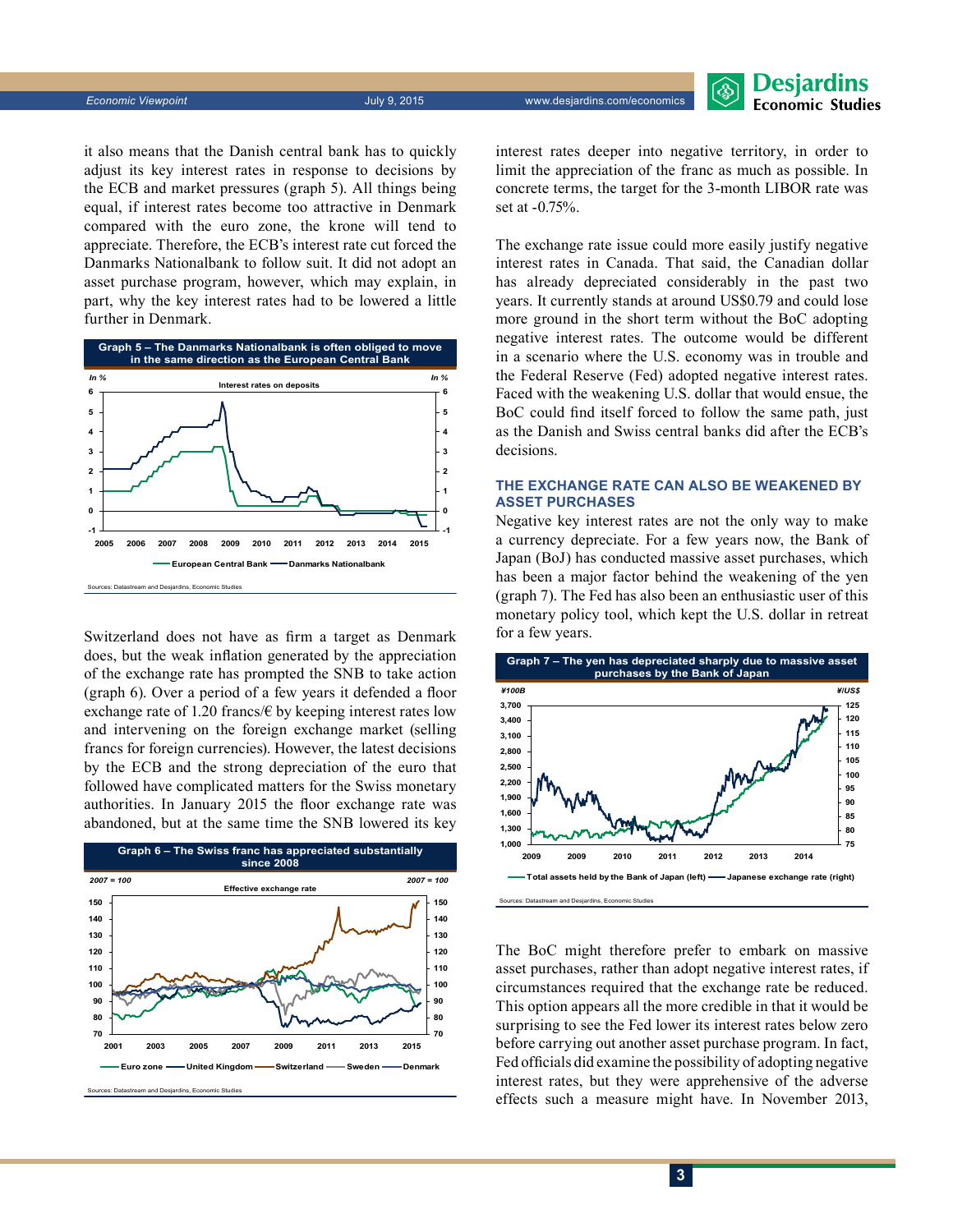

*Economic Viewpoint* July 9, 2015 www.desjardins.com/economics

Janet Yellen told a Senate committee that even a slightly positive deposit rate would impair the money market.<sup>4</sup>

In a recently published *Economic Viewpoint*, 5 many potential costs linked with negative interest rates were discussed. These costs, even though they currently appear to be under control in Europe, would probably encourage the Fed and the BoC to use negative interest rates only as a last resort.

#### **Asset purchases are not enough to send bond yields below zero**

Massive asset purchases are effective at weakening bond yields, but it would seem that negative key interest rates are needed to really push them into negative territory. Incidentally, bond yields fell below zero in Switzerland and Denmark even though the central banks of those countries had not announced any asset purchase program.

By lowering their interest rates below zero, the central banks encourage financial institutions to find other outlets for their surplus funds. The institutions can grant more loans, or they can purchase financial securities, such as government bonds, to reduce the quantities of money they deposit with their central bank. This drives up demand for those securities, which can push certain bond yields into negative territory, as was the case in many European countries (graph 8). Even with a negative yield, a bond can be more attractive than a deposit with the central bank.



The Fed and the BoJ have both carried out massive asset purchase policies, but they never lowered their key interest rates below zero. Consequently, only a few money market interest rates headed briefly into negative territory in the United States, and never very far. The same thing has been observed in Japan so far, but with a slightly broader scope and for a few short-term bonds... nothing comparable to what has been observed in Europe in recent quarters.

In light of what has happened in Europe, at least two other conditions must be met for bond yields to move into negative territory. First, the risk rating of bonds must remain low. The European countries with a high risk have not seen their bond yields fall below zero. Second, low inflation expectations can help, especially for bonds with longer terms, where investors normally seek a return that will at least cover the loss of purchasing power linked to inflation. In fact, the growing inflation of recent months has been accompanied by rising bond yields in many countries.

#### **Negative retail interest rates are much more rare**

It is even more difficult to meet the conditions for negative retail interest rates to exist. The official data on credit interest rates in Europe show that they are still well above zero (graph 9). A few exceptional cases have received much publicity, though, like that of a Danish lady who got an interest rate of -0.0172% for a 3-year loan<sup>6</sup>, or companies that borrowed on the European bond market with a negative yield.



Sources: European Central Bank, Danmarks Nationalbank, Datastream and Desjardins, Economic Studies

<sup>4</sup> Hearing of Janet Yellen before the Committee on Banking, Housing and Urban Affairs of the U.S. Senate on November 14, 2013, p. 18, [www.gpo.](http://www.gpo.gov/fdsys/pkg/CHRG-113shrg85910/pdf/CHRG-113shrg85910.pdf) [gov/fdsys/pkg/CHRG-113shrg85910/pdf/CHRG-113shrg85910.pdf.](http://www.gpo.gov/fdsys/pkg/CHRG-113shrg85910/pdf/CHRG-113shrg85910.pdf)

<sup>5</sup> Desjardins, Economic Studies, *Economic Viewpoint*, "What should we make of the negative interest rates that we now see in many countries?", May 27, 2015, [www.desjardins.com/ressources/pdf/pv150527-e.pdf?resVer](http://www.desjardins.com/ressources/pdf/pv150527-e.pdf?resVer=1432733111000) [=1432733111000](http://www.desjardins.com/ressources/pdf/pv150527-e.pdf?resVer=1432733111000).

<sup>6</sup> Danny Hakim and Peter Eavis, *The New York Times*, "In Europe, Bond Yields and Interest Rates Go Through the Looking Glass", February 27, 2015, [www.nytimes.com/2015/02/28/business/dealbook/in-europe-bond-yields](http://www.nytimes.com/2015/02/28/business/dealbook/in-europe-bond-yields-and-interest-rates-go-through-the-looking-glass.html?_r=0)[and-interest-rates-go-through-the-looking-glass.html?\\_r=0](http://www.nytimes.com/2015/02/28/business/dealbook/in-europe-bond-yields-and-interest-rates-go-through-the-looking-glass.html?_r=0).